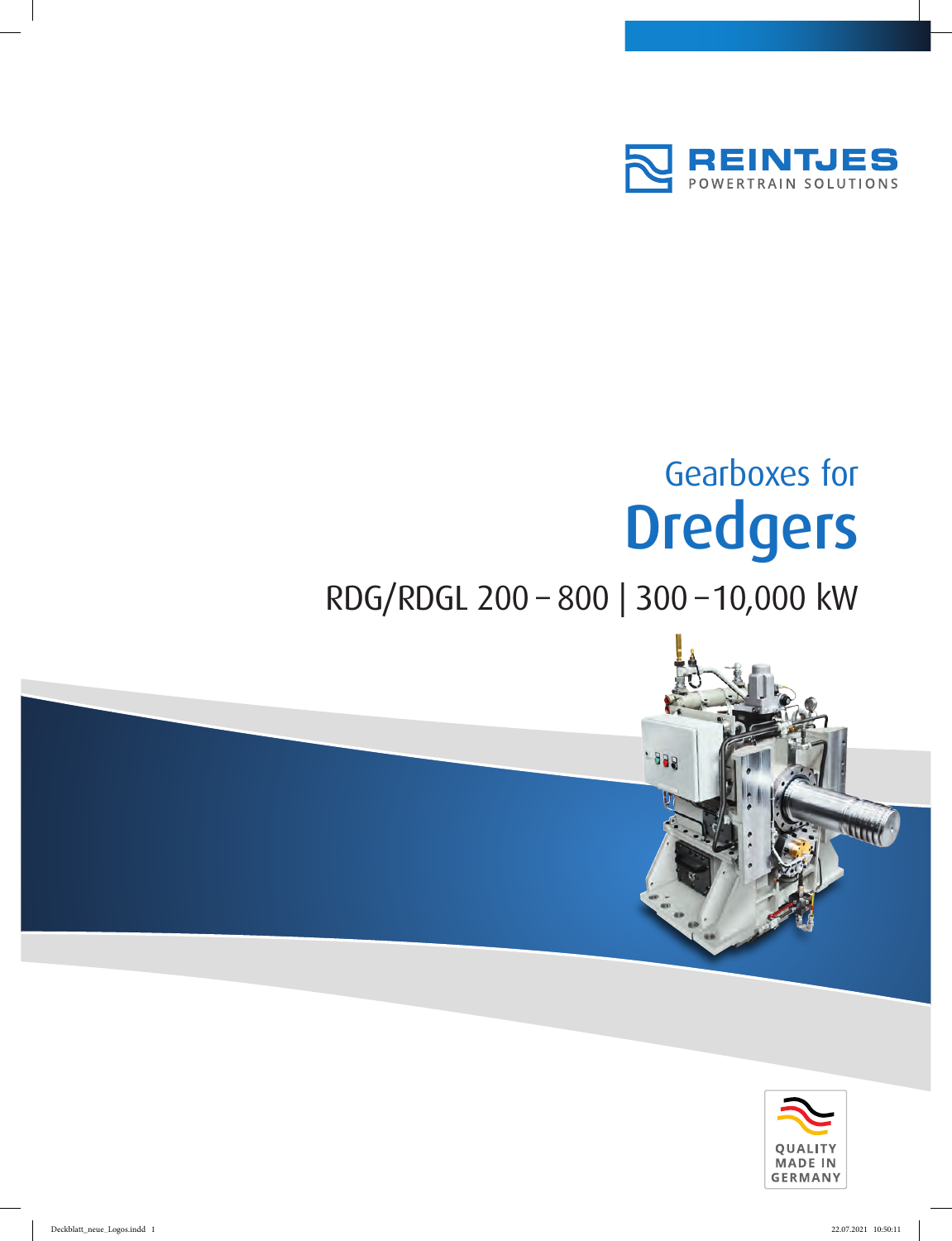## **Dredgers** Applications for

# RDG/RDGL 200 – 800

#### **Advantages**

Gearboxes of the new RDG series have been developed for dredger applications such as dredge pumps installed inside the vessel as well as dredge pumps in use under water with close coupled pump and engine.

We have the backing of over 80 years of experience in marine

gearbox design and production and use state-of-the-art computation tools and production technologies.

Owing to their design for specific areas of deployment, the reduction gearboxes with or without clutch of the RDG series offer various special advantages:

- High operating reliability
- Simple operation and maintenance
- Compact dimensions
- **Standardised shafts in** custom made housings
- **Propulsion gearbox and dred**ging gearbox from one supplier

#### **Gearbox selection**

The selection diagram below gives an overview of the performance ratings of the basic RDG types.

However for the final selection of gearboxes please contact REINTJES.



#### **Engine Power**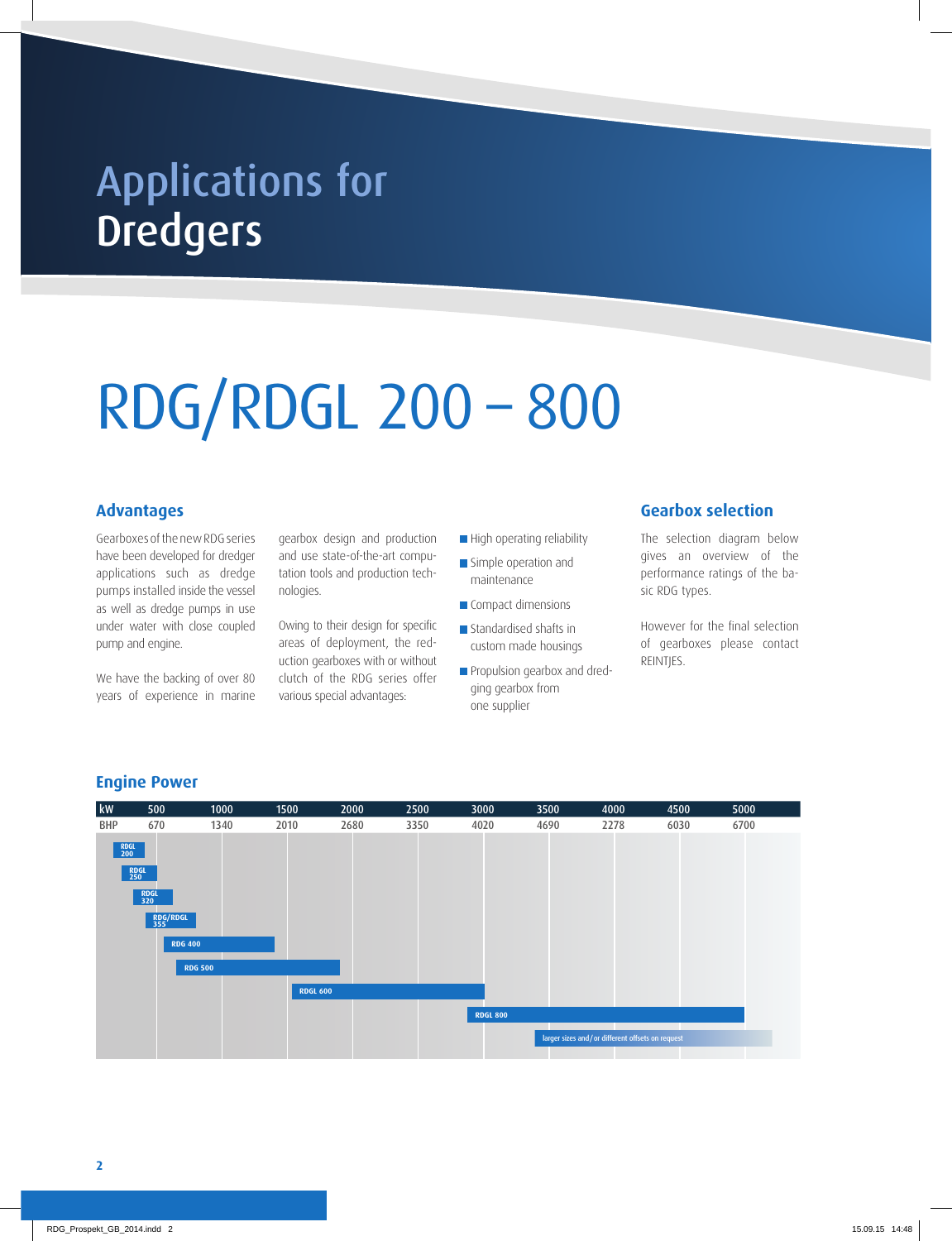

### **RDG/RDGL 200 –800**

Reduction gearbox with roller bearings and flexible coupling Vertically offset





| Gearbox                                          | <b>Main Dimensions (mm)</b> |           |     |                |                |                |     |                |                |                | Weight kg <sup>1</sup> ) |
|--------------------------------------------------|-----------------------------|-----------|-----|----------------|----------------|----------------|-----|----------------|----------------|----------------|--------------------------|
| <b>RDG</b>                                       | <b>B1</b>                   | <b>B2</b> | H1  | H <sub>2</sub> | H <sub>3</sub> | H <sub>4</sub> | L1  | L <sub>2</sub> | L <sub>3</sub> | L <sub>4</sub> |                          |
|                                                  |                             |           |     |                |                |                |     |                |                |                |                          |
| 355                                              | 700                         | 1060      | 410 | 355            | 600            | 150            | 135 | 975            |                | 450            | 1300                     |
| 400                                              | 900                         | 1300      | 460 | 400            | 600            | 150            | 107 | 1022           | $-11$          | 570            | 2000                     |
| 500 A                                            | 1000                        | 1500      | 510 | 500            | 600            | 160            | 107 | 1062           | $-51$          | 680            | 2450                     |
| 500 <sub>B</sub>                                 | 1000                        | 1500      | 510 | 500            | 600            | 160            | 172 | 1202           | $-16$          | 680            | 2700                     |
| larger sizes and/or different offsets on request |                             |           |     |                |                |                |     |                |                |                |                          |

1) Gearbox standard design (dry) | Dimensions and weights not strictly binding

| Gearbox     | Main Dimensions (mm) |           |     |                |                |                |     |                |                |                | Weight kg <sup>1</sup> ) |
|-------------|----------------------|-----------|-----|----------------|----------------|----------------|-----|----------------|----------------|----------------|--------------------------|
| <b>RDGL</b> | <b>B1</b>            | <b>B2</b> | H1  | H <sub>2</sub> | H <sub>3</sub> | H <sub>4</sub> | L1  | L <sub>2</sub> | L <sub>3</sub> | L <sub>4</sub> |                          |
|             |                      |           |     |                |                |                |     |                |                |                |                          |
| 200         | 400                  | 720       | 360 | 200            | 440            | 230            | 90  | 970            | 168            | 480            | 550                      |
| 250         | 600                  | 1000      | 460 | 250            | 550            | 350            | 105 | 1177           | 160            | 600            | 1000                     |
| 320         | 800                  | 1150      | 560 | 320            | 830            | 350            | 125 | 1435           | 173            | 720            | 1650                     |
| 355 A       | 700                  | 1060      | 410 | 355            | 650            | 150            | 135 | 1335           | 347            | 450            | 1800                     |
| 355B        | 900                  | 1250      | 610 | 355            | 900            | 350            | 150 | 1821           | 38             | 960            | 2700                     |
| 600         | 1200                 | 1800      | 660 | 600            | 800            | 200            | 175 | 1625           | 401            | 600            | 4500                     |
| 800         | 1610                 | 2200      | 740 | 800            | 850            | 160            | 162 | 1462           | 300            | 850            | 7000                     |

larger sizes and/or different offsets on request

1) Gearbox standard design (dry) | Dimensions and weights not strictly binding

#### **Options**

- Output shaft with trapezoidal thread
- Slide bearings
- **Flexible coupling**
- **Mechanical overload** protection
- **Electronic overload** protection for gearboxes with built-in clutch
- **Turn drive**
- **Bell housing for close coupled** pump and/or engine
- Gearboxes can be horizontally offset